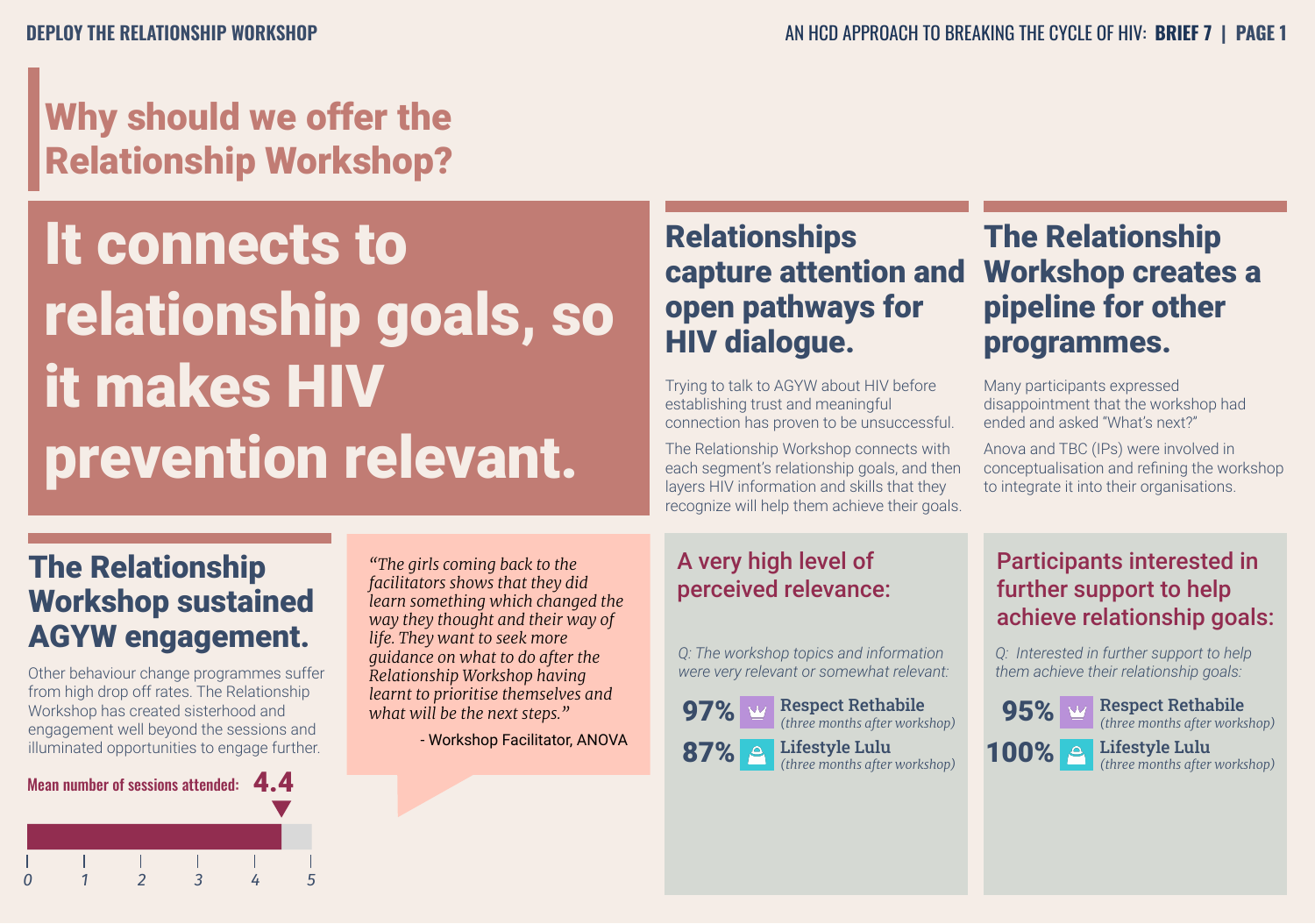## Why should we offer the Relationship Workshop?

Journey progression prepares the market for HIV prevention products.

### **Participants** increasingly prioritize their own sexual health.

Self-reported application of the skills learned during the workshop has contributed to changes in the participants' relationship dynamics, formation of healthier communication styles, behaviours, and habits. The spect Rethabile

#### Less obligation to men who provide "gifts":

*"When my partner gives me gifts or helps me with things, it makes it harder for me to disagree with hima"*



#### Journey progression equals healthy mindset change.

The success of the workshop in creating a healthier mindset, and preparing AGYW to adopt and sustain HIV prevention methods is demonstrated by the workshop M&E data. Progressed beyond stage 1 in their journey to healthy habits:



 $\textbf{54\%}$   $\textcolor{red}{\bullet}$  Respect Rethabile

Reached "big flip" and are now ready for prevention:

Respect Rethabile 51% & Lifestyle Lulu 46%

*"Things have changed a lot. The difference is noticeable because… now I can speak for myself. Now I know that if I want to use a condom I can without anybody stopping me."* 

- Participant, Relationship Workshop

#### Increased confidence in negotiation:

*"I feel like I have the skills to tell my partner how I feel when we disagree."*



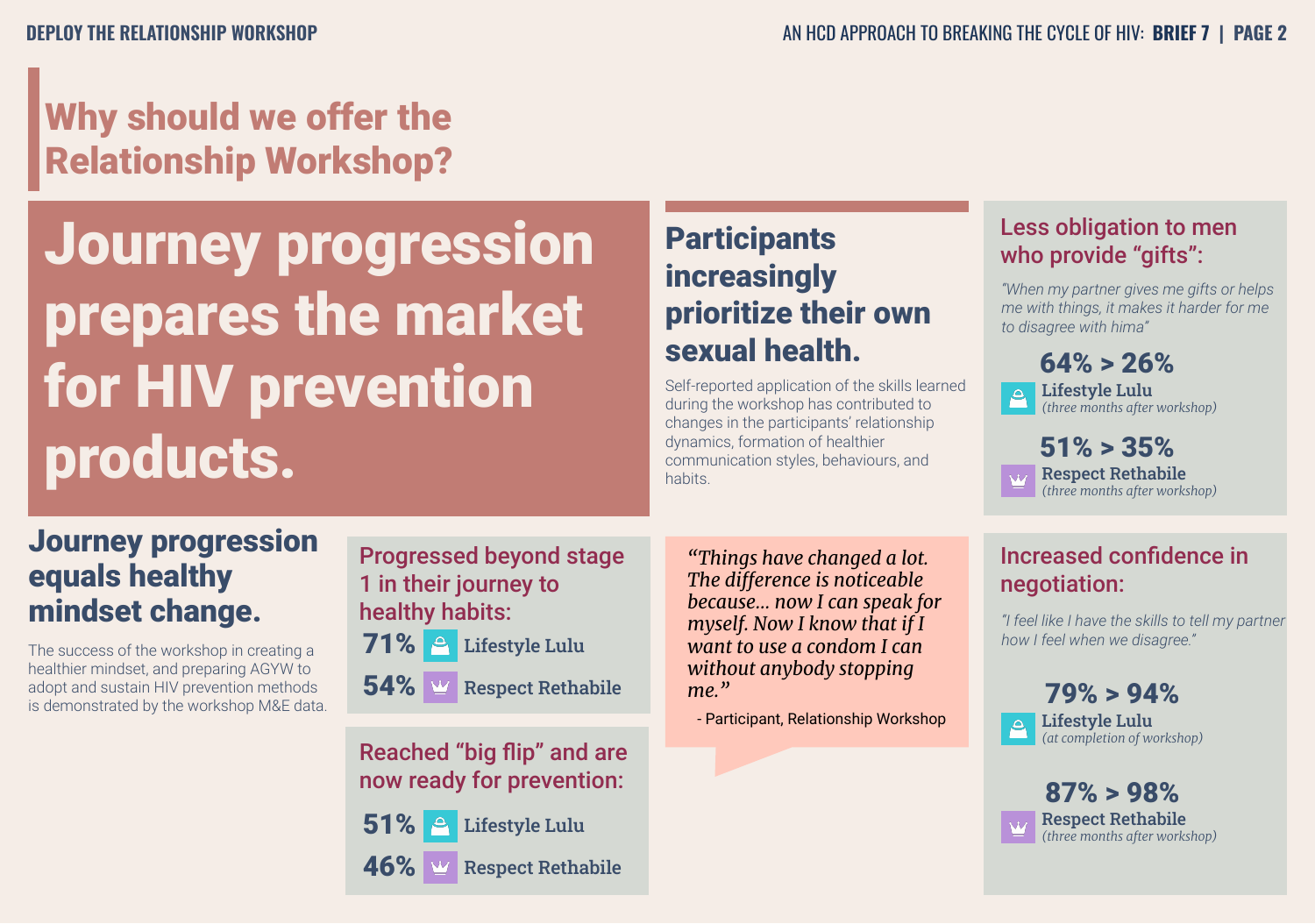## How do we go about offering the Relationship Workshop?

Use the complete kit for deployment and training.

#### 1. Integrate the Relationship Workshop into demand creation efforts.

- Deploy the Workshop as an initial touchpoint to delivery of biomedical products and services for AGYW. The Relationship Workshop increased AGYW interest in other HIV related programs.
- Start conversations with AGYW about their relationship needs because it makes HIV prevention methods more relevant. This is a more effective demand generation approach than talking about their potential HIV risk.

#### 2. Provide segment specific events to promote the Relationship Workshops.

Make segment specific promotional events customised (in content, tone, and location) to appeal to each segment and improve participation rates.

For instance, the Lifestyle Lulu segment is interested in pop culture, fashion, beauty, and fitness. Events or platforms that align to these interests can help us find these AGYW and provide a positive environment to promote the Relationship Workshop.

This approach will help AGYW overcome skepticism and personal safety concerns that typically arise in awkward recruitment conversations in public places.

Segment specific events also help potential participants discover like-minded peers with common goals and interests. This will increase the likelihood of open and authentic sharing, without judgement. This creates excitement for the Relationship Workshops and lays the groundwork for sisterhood and the "safe space" that is essential to the effectiveness of the intervention.